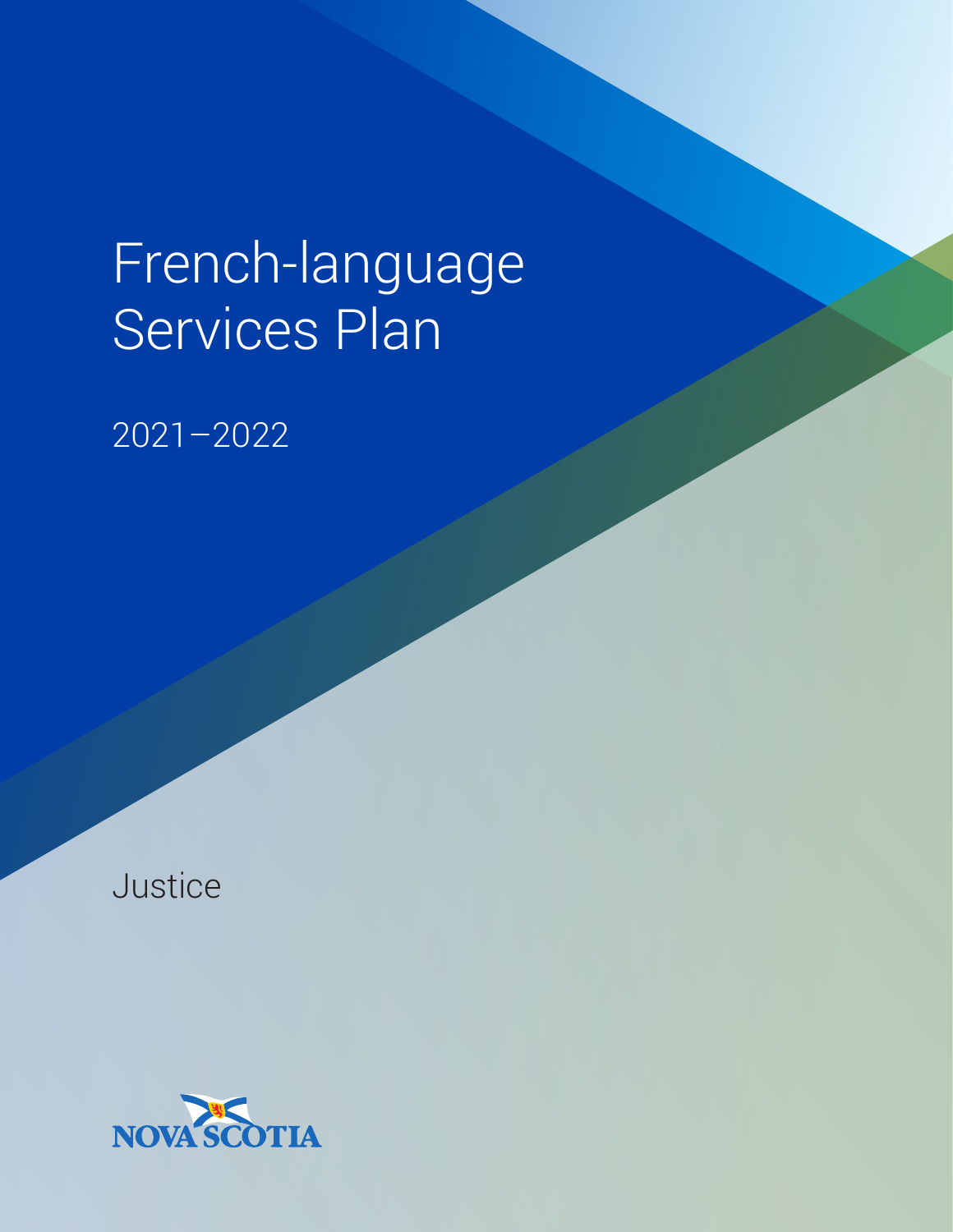© Crown copyright, Province of Nova Scotia, 2021 French-language Services Plan Department of Justice April 2021 ISBN: 978-1-77448-134-9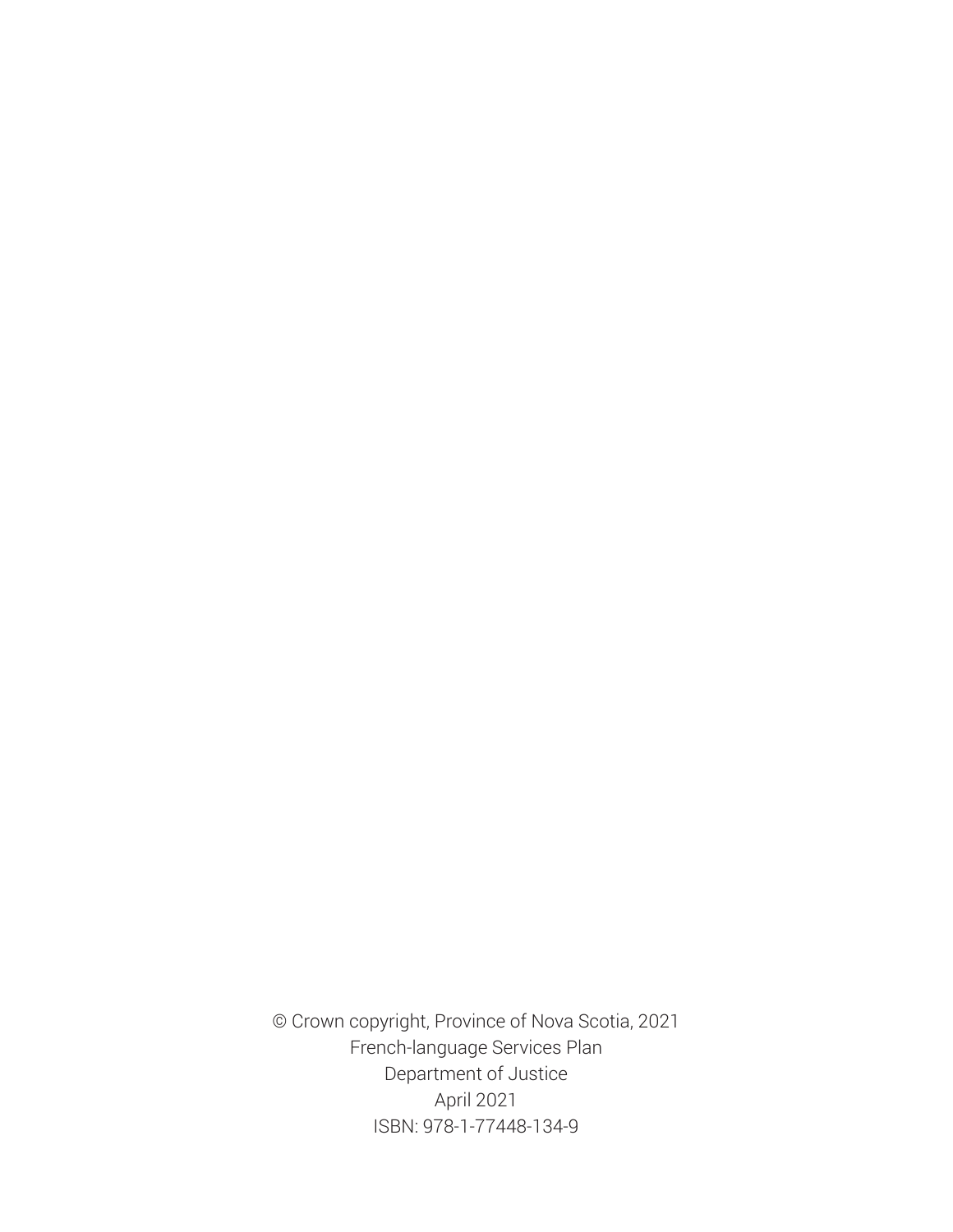# **Message from the deputy head or CEO**

# Hello / Bonjour!

It is with great pleasure that we share with you the Nova Scotia Department of Justice's French-language Services 2020-21 Progress Report and Plan for 2021-22. This plan outlines the department's goals and priorities through extensive input from divisions across the department, Nova Scotia Legal Aid, and the Public Prosecution Service for the upcoming fiscal year. The Plan reflects the work accomplished in support of making Acadian and Francophones feel safe and secure and to guarantee they have confidence in the justice system.

The Department of Justice, Nova Scotia Legal Aid and Public Prosecution Service are committed to sustaining the growth of the Acadian and francophone population in Nova Scotia by refining our programs and services. Through collaboration with our numerous partners, we are expanding and promoting access to our services and programs in the official languages of Canada, focusing on those selected regions where French-language services are in high demand. It is only with working with government and community partners safeguarding justice policies, that programs and services are successfully brought forward in response to the needs of our citizens.

It is through the efforts of our staff, the commitment of our stakeholders, and the support of Nova Scotians that we can accomplish this work. It will be exciting to observe this plan put into action and to work with employees, all levels of government and our justice allies to assimilate these goals and values into our daily processes.

We welcome your comments about this plan for 2021-22 and extend a heartfelt thank you to everyone who was part of its development and to all who will support its achievement in the forthcoming year.

Candace L. Thomas, Q.C. Deputy Minister and Deputy Attorney General March 2021

# **What we are doing to contribute to the growth of the Acadian and francophone community**

We recognize the importance of French-language services and we endeavour to fulfil our responsibilities under the *French-language Services Act* and *Regulations*. We believe Nova Scotians should have access to government services in French, and this plan demonstrates our commitment to ensuring our programs, policies and services address the priorities expressed by the Acadian and francophone community. To achieve this aim, we collaborate with other designated public institutions across government – including the Office of Acadian Affairs and Francophonie – through the French-language Services Coordinating Committee. We greatly value this partnership, which ensures a continued understanding of the unique needs of our province's Acadian and francophone community.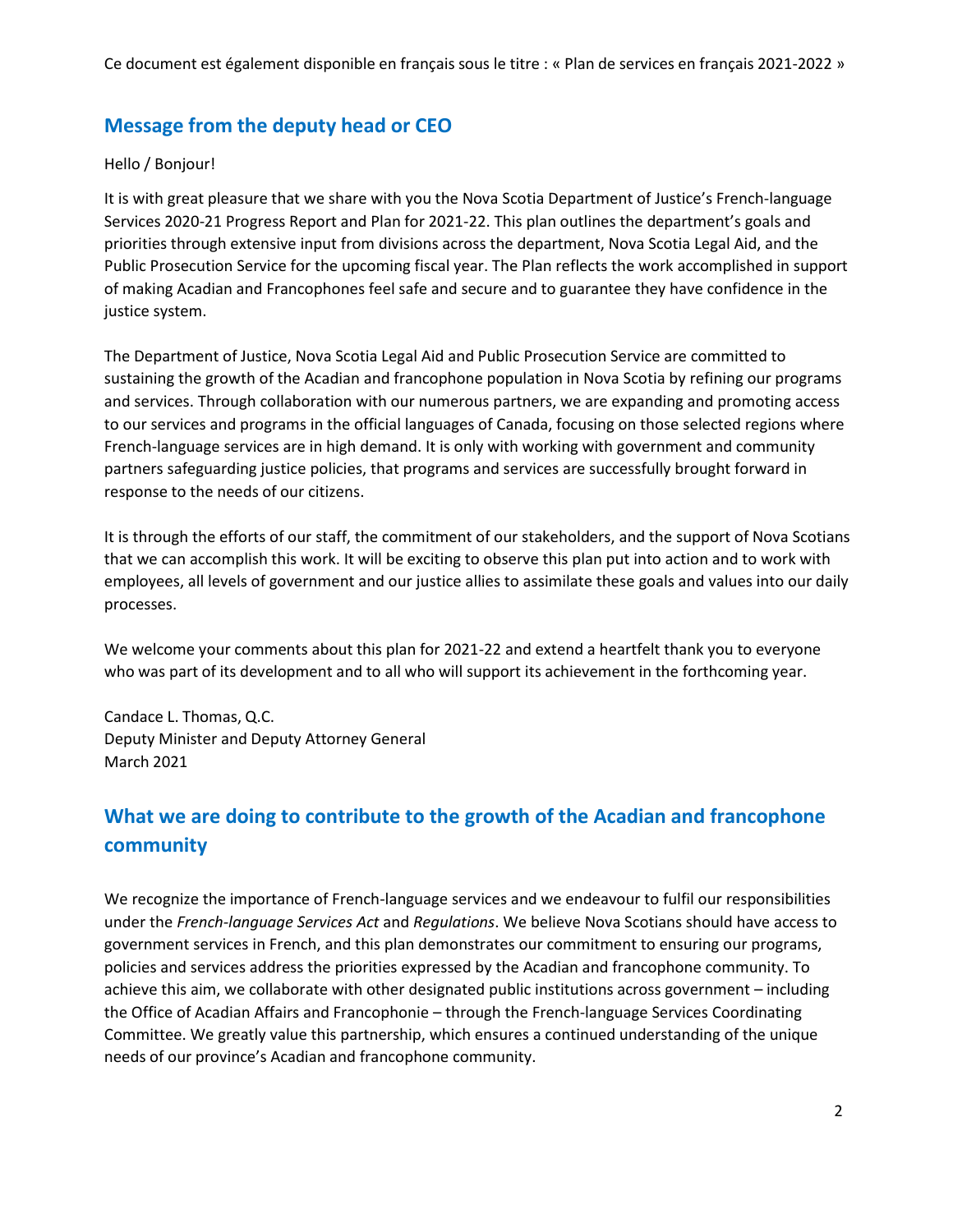We encourage Nova Scotians to request services from government in French. We also encourage Acadians and francophones to have their voices heard by participating on agencies, boards, and commissions, which are regularly advertised by the Executive Council Office. As we continue to maintain and improve our French-language services, we welcome feedback on our progress, and we invite you to share with us your comments or questions by contacting our French-language services coordinator. If you wish to make a formal complaint regarding French-language services, please contact the Department of Justice Frenchlanguage services coordinator.

# **French-language services coordinator**

Leda Zlotnick Telephone: 902-424-1274 Email: [leda.zlotnick@novascotia.ca](mailto:leda.zlotnick@novascotia.ca)

# **Services we offer in French**

The Department of Justice offers various programs and services in French such as:

- hearings in court in accordance with the *Criminal Code;*
- interpreters in Provincial Court for criminal matters;
- simultaneous interpreters as required by law at Supreme Court and Appeal Court for criminal matters;
- translated print materials in priority subject areas determined within divisions.
- staff participation in the "Bonjour!" campaign;
- nsfamilylaw.ca available in both official languages;
- processing of uncontested applications for divorces in French;
- the Parent Information Program in both official languages online and in group settings;
- bilingual staff in court administration offices located in designated areas;
- French presentence reports;
- supervision of individuals in custody and in the community in French, upon request;
- French educational presentations about cyberbullying upon request;
- phone and counter services in French in the private security and firearm office and a bilingual Firearms Officer in the Yarmouth area.

## Nova Scotia Legal Aid supports French-language services with:

- information on their website in both official languages;
- a 24-hour telephone duty counsel service providing free and immediate legal advice in French or English to people arrested or detained;
- French-speaking counsel are under retainer to represent the accused.

## Public Prosecution Service provides services in French for instance:

- French-speaking Crown Attorneys available;
- oral and written communication in French with various agencies (particularly police agencies) and the public (including accused persons, witnesses, and the media).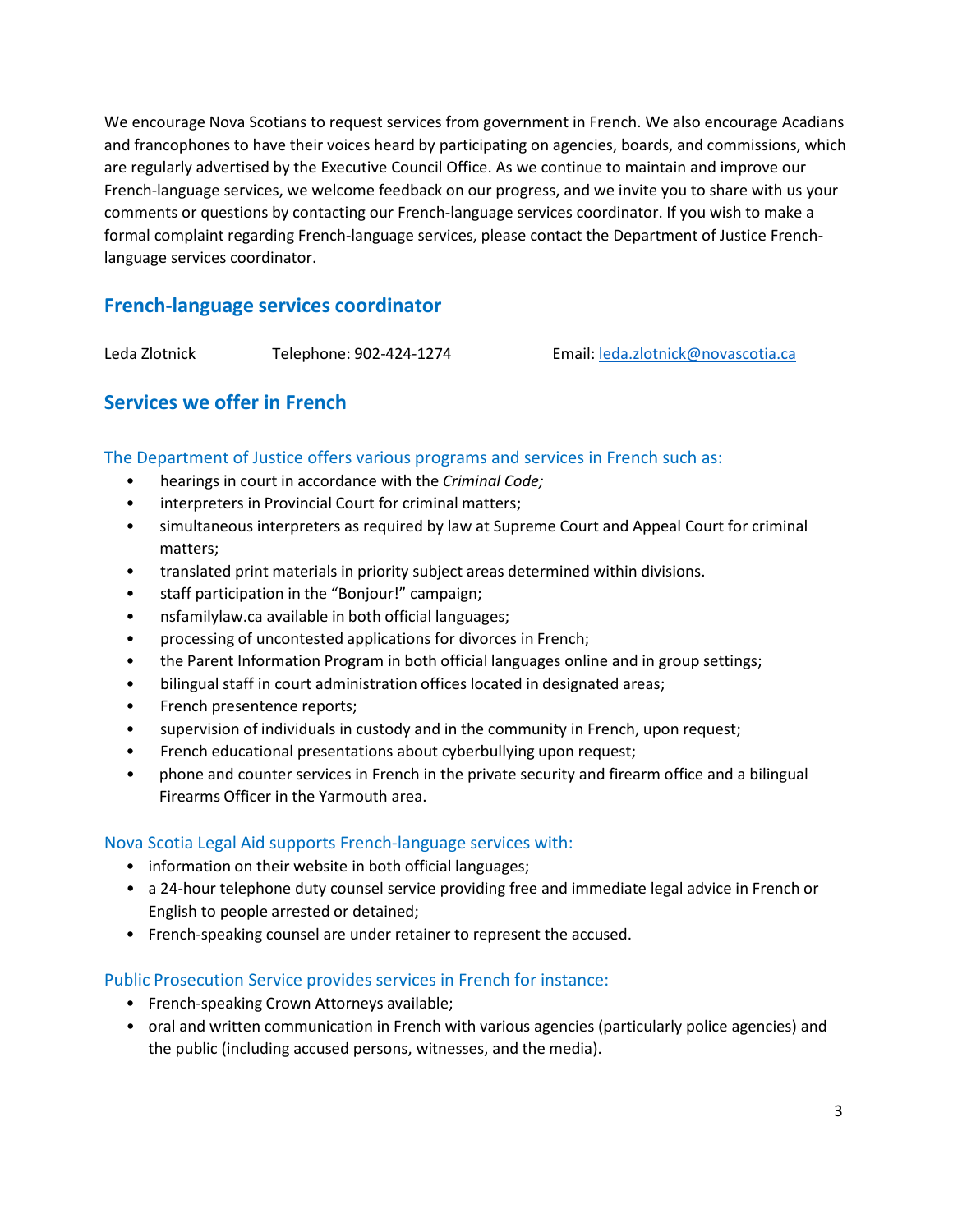# **How we communicate with the public in French**

## The Department of Justice

Court Services, Correctional Services, Maintenance Enforcement and Victims Services are the divisions within the Department of Justice that have the most public contact. Employees forward French written or oral requests to staff within their workplace that can respond in French. If there is no one within the office who can respond in French, we forward the correspondence to head office or Communications Nova Scotia for translation and to other staff who can answer questions in French.

Other divisions have staff members participating in the "Bonjour!" campaign to respond to specific inquiries in French. If there is no one at the local level who can manage the request, it is referred to the Department's French-language Services Coordinator.

The installation of 50 licenses for French correction software program Antidote, on the computers of staff, Judges, Crown Prosecutors, Court Reporters and Probation Officers also facilitate correspondence between the department and courts with our stakeholders.

#### Nova Scotia Legal Aid (NSLA)

While NSLA operates the Commission independently from the Department of Justice, they are included in the French-language services plan.

NSLA full-service offices have the most public contact. If NSLA receives written correspondence in French, the response will be in French. NSLA employees forward French written or oral requests to staff within their workplace able to respond in French. Documents are translated in-house or by a service provider. If translation is required, NSLA may contact the Department of Justice French-language Coordinator for a referral.

NSLA continues to track requests for French-language services. NSLA responds to French requests, in writing and orally, as capacity permits and has staff fluent in French who can address inquires.

NSLA participates in the "Bonjour!" campaign to respond to specific inquiries in French. If there is no one at the local level who can manage the request, it may be referred to staff who can respond in French.

NSLA also maintain a list of French-speaking lawyers who are willing to provide telephone duty counsel services in French.

## Public Prosecution Service (PPS)

PPS has members of their staff in each of their four geographic regions who can respond to requests from the public to communicate in French. PPS has eight Crown Attorneys who can conduct trials in French, these communication obligations are governed by sections 530.1 of the *Criminal Code*.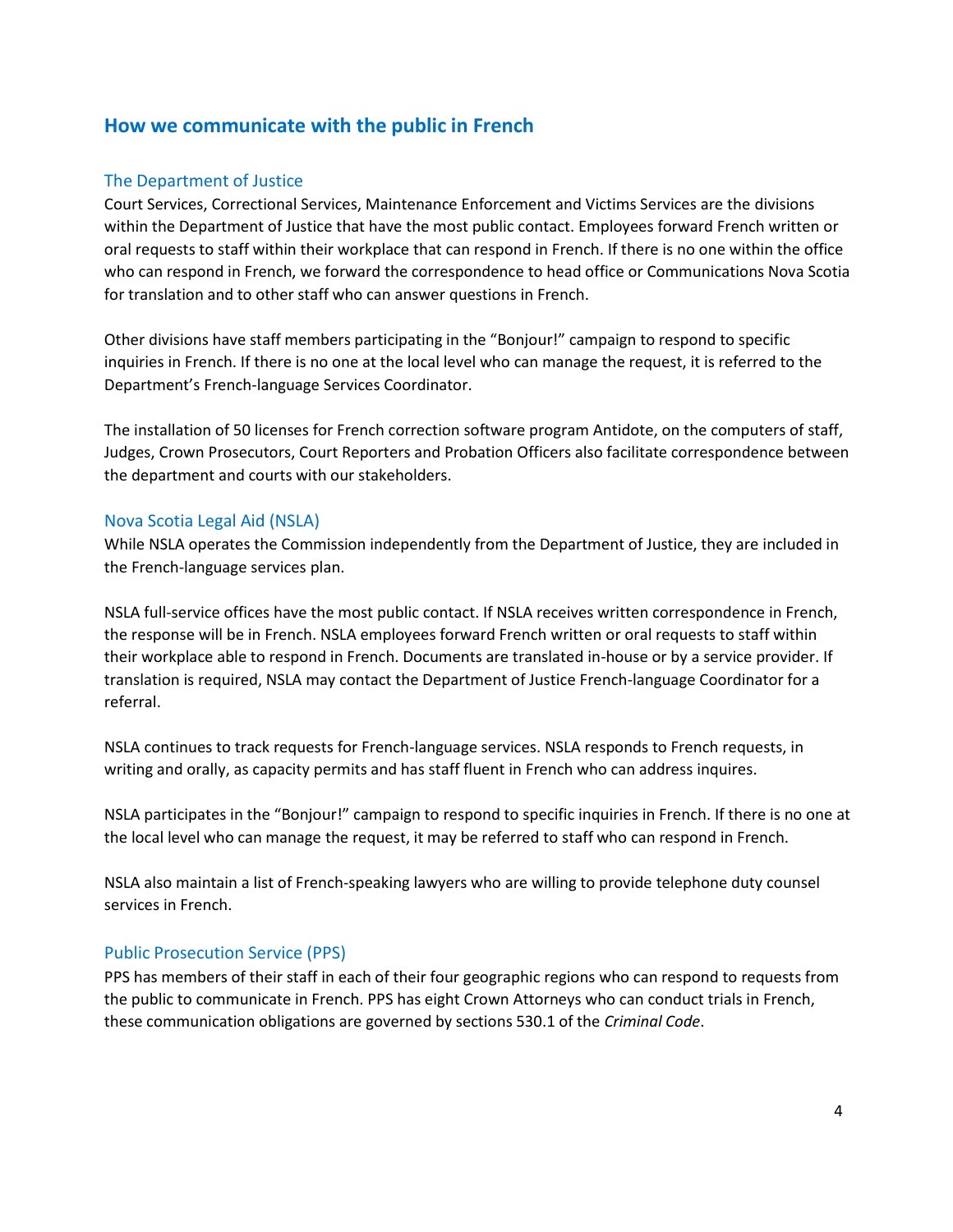# **What we did to maintain or improve our French-language services in 2020–21**

# **Objective 1 – Strengthen internal operational structures including policy, legislative, and administrative frameworks**

## Department of Justice

Drafted material related to the *Service Dog Act*, translated in French, and published on website for publication.

Translated the Post-Secondary Accessibility Framework, and the Built Environment and Education Standard recommendations.

**H**ired fluently bilingual Policy Analyst to work with the Accessibility Directorate staff.

Presented the Department of Justice 2019-20 French-language Services Accountability Report and the 2020-21 Goals and Priorities to the Senior Management Team for approval, completed in both official languages, and published on the Department of Justice website by March 31, 2020.

Submitted an Official Languages Business Plan Funding Request to the Federal Department of Justice, requesting funding for Official Languages implementation activities and staffing for the period of 2020-25 (in force date for *Divorce Act* amendments moved to March 1, 2021).

## Nova Scotia Legal Aid

Maintained membership on the Department of Justice French-languages Services Advisory Committee. provided French-speaking counsel to individuals requesting a French-speaking lawyer.

Contributed to the 2020-21 French-language Services Accountability Report and the French-language plan for 2021-22.

# Public Prosecution Service

Supported a consistent representative on the Department of Justice French-language services advisory committee.

Maintained a list of Crown Attorneys able to conduct trials in French.

Provided licences and maintained maintenance for Antidote software program for all bilingual Crown Attorneys.

# **Objective 2: Develop and deliver quality French-language services and programmes to the public**

## Department of Justice

Offered the Department of Justice employees a variety of French training opportunities.

 $\ddot{\phantom{1}}$  Three Court Reporters, two Justice Officers II and one probation officer participated in three online 60-minutes webinars about family law and three online 60-minutes webinars about criminal law. This training was offered by the Centre canadien de français juridique.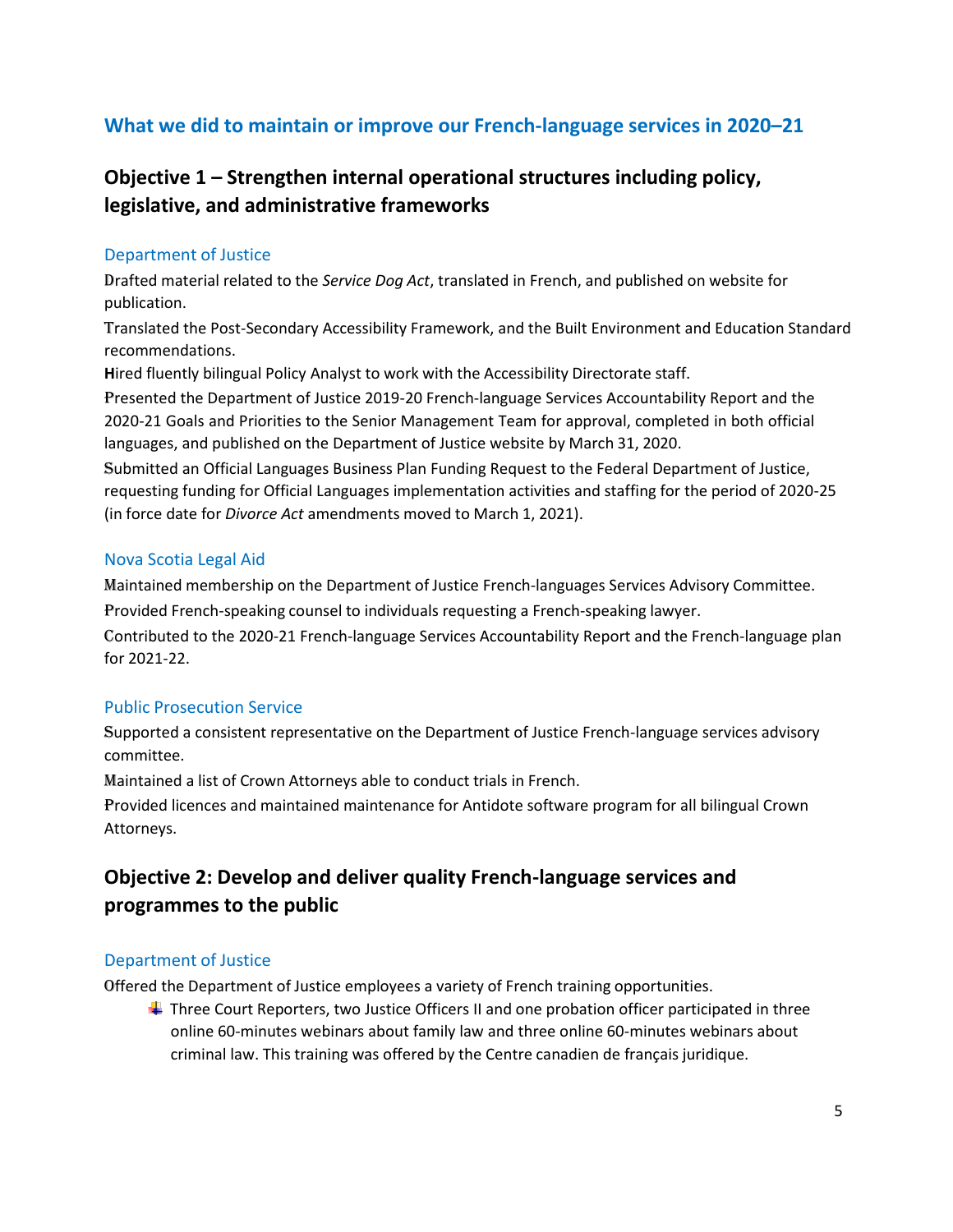- $\ddot{\phantom{1}}$  Thirteen employees participated in various level of online French training at Université Sainte-Anne, some on several occasions.
- $\ddot{\phantom{1}}$  Twenty-six Justice employees, including four correctional services staff, one maintenance enforcement staff, two lawyers and two victim services employees took French legal terminology training offered by the Centre canadien de français juridique, some on several occasions.
- $\ddot{\phantom{1}}$  Six staff attended an online French course titled "Anglicisms and False Cognates without Judgement" March 2021. This was offered by the Institut Joseph Dubuc, Saint-Boniface, Manitoba.
- $\ddot{\phantom{1}}$  Five Justice employees and two Crown Attorneys participated in an online French course titled "La Communication 1" January 2021 offered by the Institut Joseph Dubuc, Saint-Boniface, Manitoba.
- $\ddot{\phantom{1}}$  Sought and received approval to offer 6-weeks of Intensive French training to a bilingual court reporter. Carried over to 2021.
- **↓** Offered French tutoring to three provincial court judges. One provincial court judge participated in 80 hours of French tutoring.

# Accessibility Directorate

Hired a vendor for the Accessibility Awareness Campaign currently in development. Any French-language components will be identified in consultation with the service provider, Communications Nova Scotia and the division.

## Legal Services

Identified one legal assistant able to provide French-language services.

Ensured legal staff and lawyers continue to take advantage of relevant training opportunities.

# Public Safety

Posted three job postings from the Firearms Section that included the phrase "French will be an asset" during 2020-21. There is currently one bilingual firearms officer available. A competition is underway for a second.

Continued to offer service in French at the private security and firearms office on the phone and at the counter.

Administered the federal firearms program and continued to comply with bilingual requirements. All materials are available in French and English.

## Correctional Services

Maintained French-language support for two individuals at Northeast Nova Scotia Correctional Facility. Monitored the Department of Justice correctional services website but no update required for Frenchlanguage content.

Provided services in French (the Bonjour program) in five correctional services offices.

Translated into French three presentence reports requested by the court (two in New Glasgow and one in Dartmouth).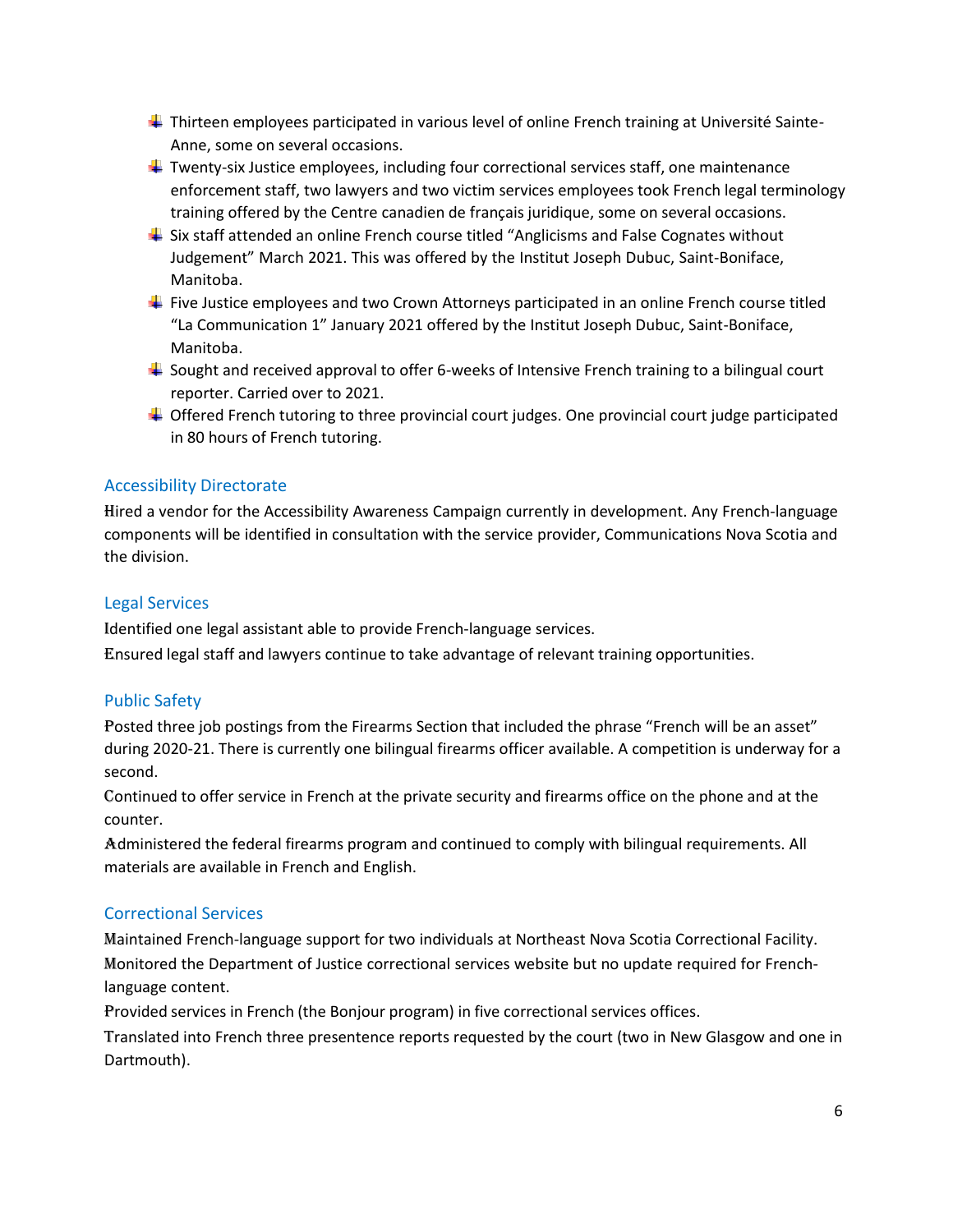# Victim Services

Explored Victim Services letters on the case management system made available in French. Carried over to 2021-22.

# Maintenance Enforcement Program

Published on the Maintenance Enforcement website these two documents: dépenses-spéciales – <https://mep.novascotia.ca/sites/default/files/Payor-Special-Expenses-Extraordinary-Expenses-fr.pdf> ordonnances alimentaires pour enfants sans indication de fin -

<https://mep.novascotia.ca/sites/default/files/Child-Support-Orders-with-no-Terminating-Events-fr.pdf>

## Court Services

Amended Rule 92 (Unified Family Court), Rule 24 (Appearance), miscellaneous rules and Court of Appeal courtroom attire for counsel May 2019. Updated French *Civil Procedure Rules* to reflect amendments. Translated Information, including Appendix "A", and Affidavit of Service, in separate English and French format. These are available to enforcement agencies.

Provided funding for the translation of one French will into English processed in Halifax.

Held three French trials, plus twenty-eight various court proceedings in French.

Employed French interpreters in court on twenty-eight occasions totaling sixty-eight hours of interpretation services.

Posted to hire a federal contravention bilingual clerk for the Dartmouth Justice Centre. Hiring delayed due to COVID-19.

Supported eleven federally funded bilingual positions in the Halifax Regional Municipality, Yarmouth, Digby, and Port Hawkesbury.

Advertised online training to all employees at the Department of Justice to build capacity in support of French-language services requests by identifying employees suitable for French training.

Worked with the Senior Management Team and Procurement to renew a yearly contract with the Centre canadien de français juridique to provide staff throughout the province with five online training sessions about French legal terminology training.

Advertised the new bilingual Family Law Nova Scotia website via social media (Twitter, Facebook) between February – May 2020, including French stakeholders in the social media loop.

continued to offer the Family Law Nova Scotia website in both official languages in partnership with several organizations.

Identified and planned for *Divorce Act* and *Civil Procedure Rule* amendment updates to Family Law Nova Scotia website, including public legal education and information materials.

Continued to identify and made plans for translating key materials relating to court processes and family justice programs and services (subject to Official Languages Funding).

Recognized and made plans for French-language IT updates to the family law court case management system (CISII).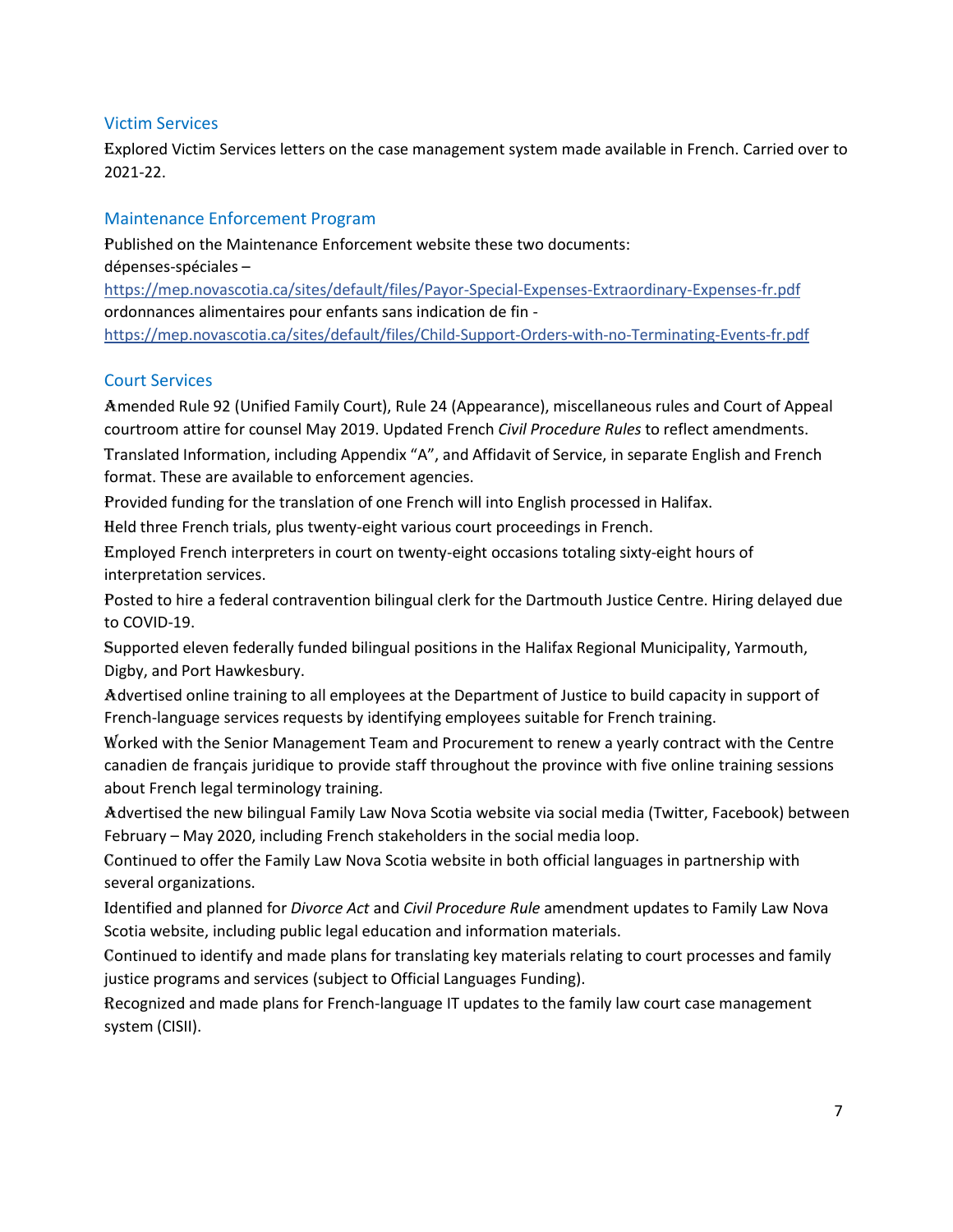Identified updates required to the French versions of the Parent Information Program (PIP)), online Intake, in person intake and the Do-it-Yourself Divorce Modules (PLEI) (implementation subject to Official Languages Funding).

Continued to advertise the French parent information program (PIP) availability with news bulletins on the Family Law Nova Scotia website and regularly reminded staff to offer the French PIP program to clients.

# Nova Scotia Legal Aid

provided lawyers offering services in French with bilingual business cards.

offered French-language training made available by government to Nova Scotia Legal Aid employees.

- ↓ One Nova Scotia Legal Aid staff studied online French training offered by Université Sainte-Anne.
- Three Nova Scotia Legal Aid Lawyers participated in French legal terminology training on several occasions.

Amended several pages on the French Nova Scotia Legal Aid website.

promoted French as a desirable asset in hiring new personnel.

# Public Prosecution Service

Encouraged Crown Attorneys to attend and participated in training through Université Sainte-Anne; the Centre canadien de français juridique and the Department of Justice; COVID-19 provided some interruptions.

- $\downarrow$  One Crown Attorney participated in three 60-minute online webinars on family law and two Crown Attorney took three 60-minute online webinars about criminal law. The Centre canadien de français juridique offered this training.
- $\ddot{\phantom{1}}$  Five Crown Attorneys participated in French legal terminology training on several occasions.

Maintained French information on the website.

Rebranded and rolled out new business cards across the province; business cards in both official languages were provided to bilingual Crown Attorneys.

# **Objective 3: Maintain ongoing dialogue and consultation with the Acadian and francophone community**

# Department of Justice

continued legal advice and legal supports provided by The Legal Services Division to Acadian Affairs and Francophonie as required, including advice on contract review. This fiscal year Legal Services Division worked to update Schedule A of the current Regulations under the *French-language Services Act*, which had not been updated since 2006. Schedule A of the *French-language Services Regulations* provides a list of designated public institutions that are subject to the Act.

translated the Federal, Provincial and Territorial document about Nova Scotia's restorative justice work, Nova Scotia Restorative Justice Program referral documents also translated upon request.

Remained involved with Conseil Scolaire Acadien Provincial with regards to restorative approaches in French schools.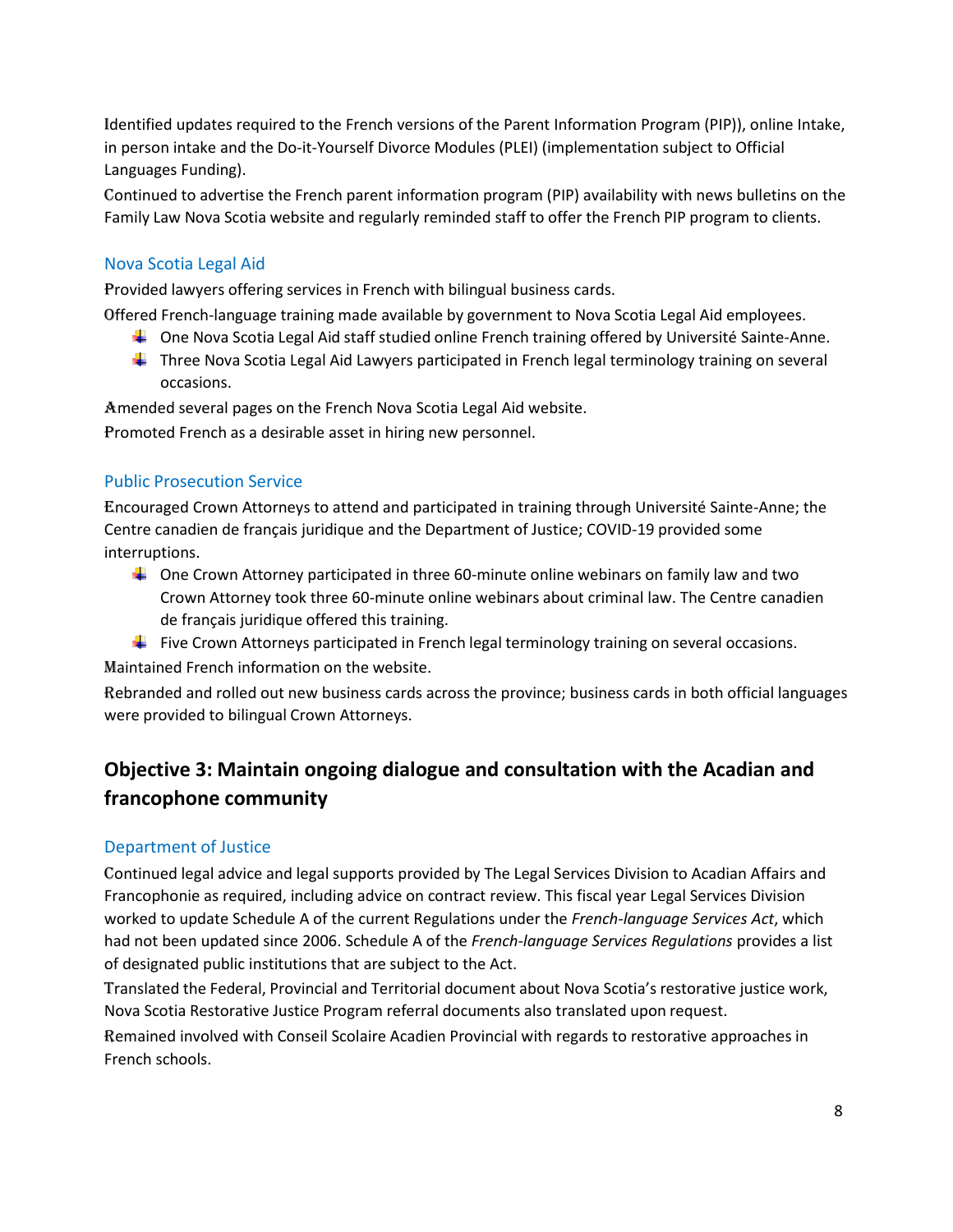Placed French advertisements in Le Courrier for positions on Agencies, Boards and Commissions (ABC) in the October 23<sup>rd</sup> and November 13<sup>th</sup> issues. French ads were also sent to all Ministers, Members of Legislative Assembly, Deputy Ministers, and Assistant Deputy Ministers for circulation. Justice did not receive any applications in French over 2020-21 for our ABCs, but if we did, we would have them translated and assessed them with the other applications.

met virtually and by telephone with l'Association des juristes d'expression française de la Nouvelle-Écosse. Provided a grant to l'Association des juristes d'expression française de la Nouvelle-Écosse January 2020 in support of Law Day at the Conseil Scolaire Acadien Provincial (CSAP) French schools.

continued to have French CyberScan brochures printed and available during community and police agencies presentations. CyberScan presentations halted since March due to COVID-19.

maintained CyberScan website to provide information to Nova Scotians about online safety.

Distributed approximately 180 French CyberScan brochures to CSAP French schools, universities, sea cadets, women's centers, Victim Services, and Restorative Justice.

CyberScan presentations in CSAP school have been on hold due to COVID-19 restrictions.

offered virtual CyberScan presentations to all schools, including CSAP French schools.

# Nova Scotia Legal Aid

continued to consult with French-language stakeholders.

signed up to participate in Moot Court activity with l'Association des juristes d'expression française de la Nouvelle-Écosse (unfortunately cancelled due to COVID-19).

# Public Prosecution Service

Employed ten Crowns Attorneys, one per diem Crown Attorney, and one staff member able to communicate with stakeholders in French.

# **How we plan to maintain or improve our French-language services in 2021–22**

# **Objective 1: Strengthen internal operational structures including policy, legislative and administrative frameworks**

# **Goals**

To champion and support the internal administrative structures by strengthening the policy, legislative and administrative frameworks for the implementation of the *French-language Services Act* and *Regulations*, the Department of Justice, Nova Scotia Legal Aid and Public Prosecution Service are committed to:

- implementing the Nova Scotia *French-language Services Act* and *Regulations;*
- implementing the Official Languages amendments to the *Divorce Act*;
- contributing to the provincial government's Annual Plan and Progress Report on French-language services;
- **•** ongoing development and implementation of policies and procedures to support the delivery of French-language services; and raising awareness of French-language services, supporting employees, and increasing government's capacity to deliver services in French.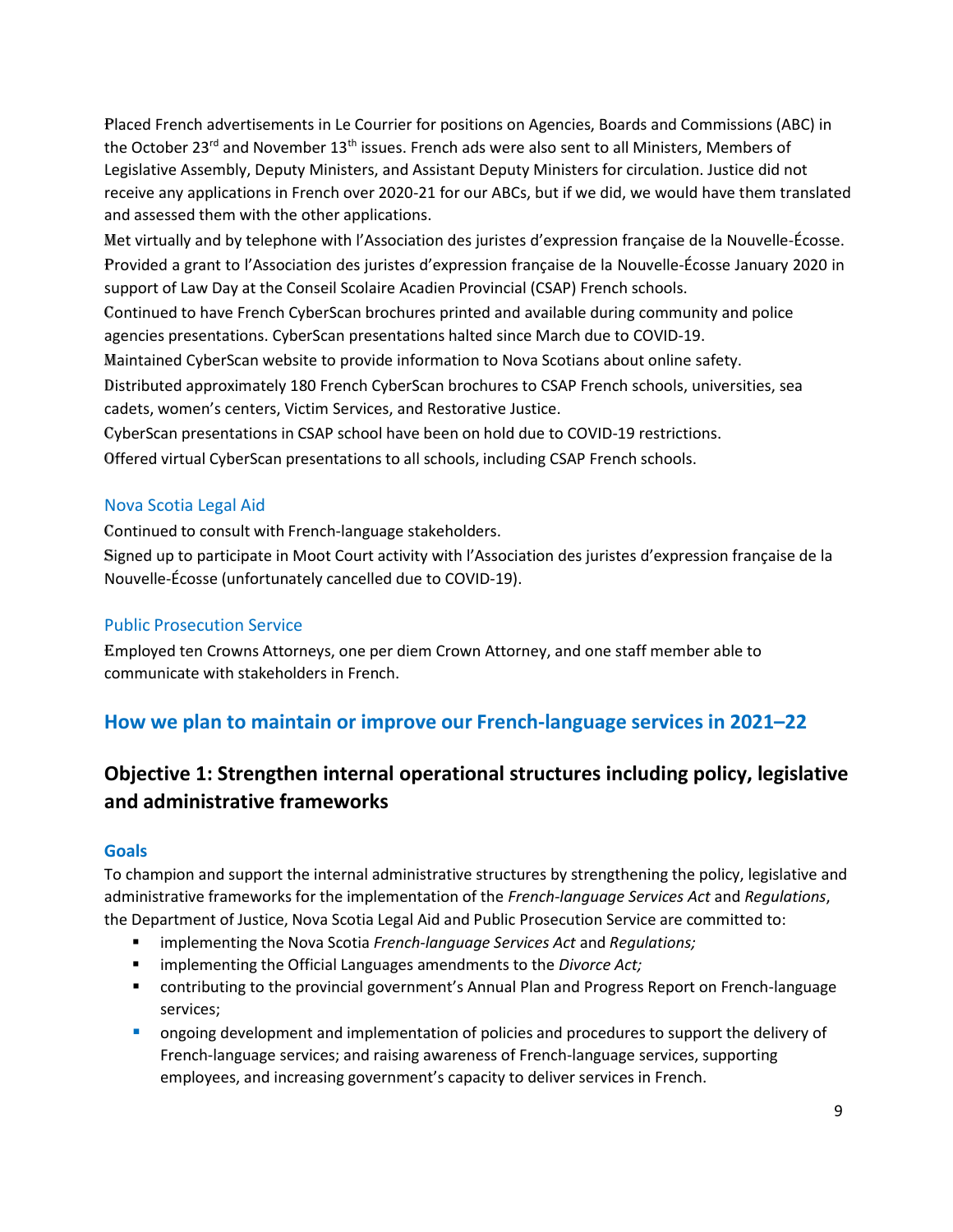#### **Planned Measures**

## Department of Justice will

Draft French-language *Accessibility Act* review consultation materials.

Collaborate with Nova Scotia Legal Aid and Public Prosecution Service to draft and make public on the Department of Justice website in both official languages, the 2021-22 French-language Services Accountability Report and the French-language Plan for 2022-23 by March 31, 2022.

Implement the official languages amendments to the *Divorce Act* determined in consultation with the judiciary and with confirmation of budgetary contribution from Canada.

Review the French training policy and its operational needs tables annually to ensure those identified in the operational needs' tables are receiving training as identified.

#### Nova Scotia Legal Aid will

Maintain membership on the Department of Justice French-language Services Advisory Committee by attending and participating in meetings.

Contribute to the 2021-22 French-language Services Accountability Report and the French-language plan for 2022-23.

Publish NSLA information and legal information on its website in both official languages by working with IT and the Service Delivery Director to identify any translation needed.

#### Public Prosecution Service will

continue to have a representative on the Department of Justice French-language services committee. maintain and update a list of Crown Attorneys able to conduct trials in the French-language pursuant to s.530.1 of the *Criminal Code*.

# **Objective 2 – Develop and deliver quality French-language services and programs to the public**

#### **Goals**

In support of French-language services development, planning, and delivery to the public, the Department of Justice, Nova Scotia Legal Aid and Public Prosecution Service committed to:

- delivering services and informational materials that respond to the priority needs of the Acadian and francophone community;
- increasing capacity to provide French-language services in priority areas;
- supporting French-language training for staff;
- measuring the benefits and effectiveness of French-language training, with course participants.

#### **Planned Measures**

#### Department of Justice will:

Deliver French services and information to the public on an ongoing basis.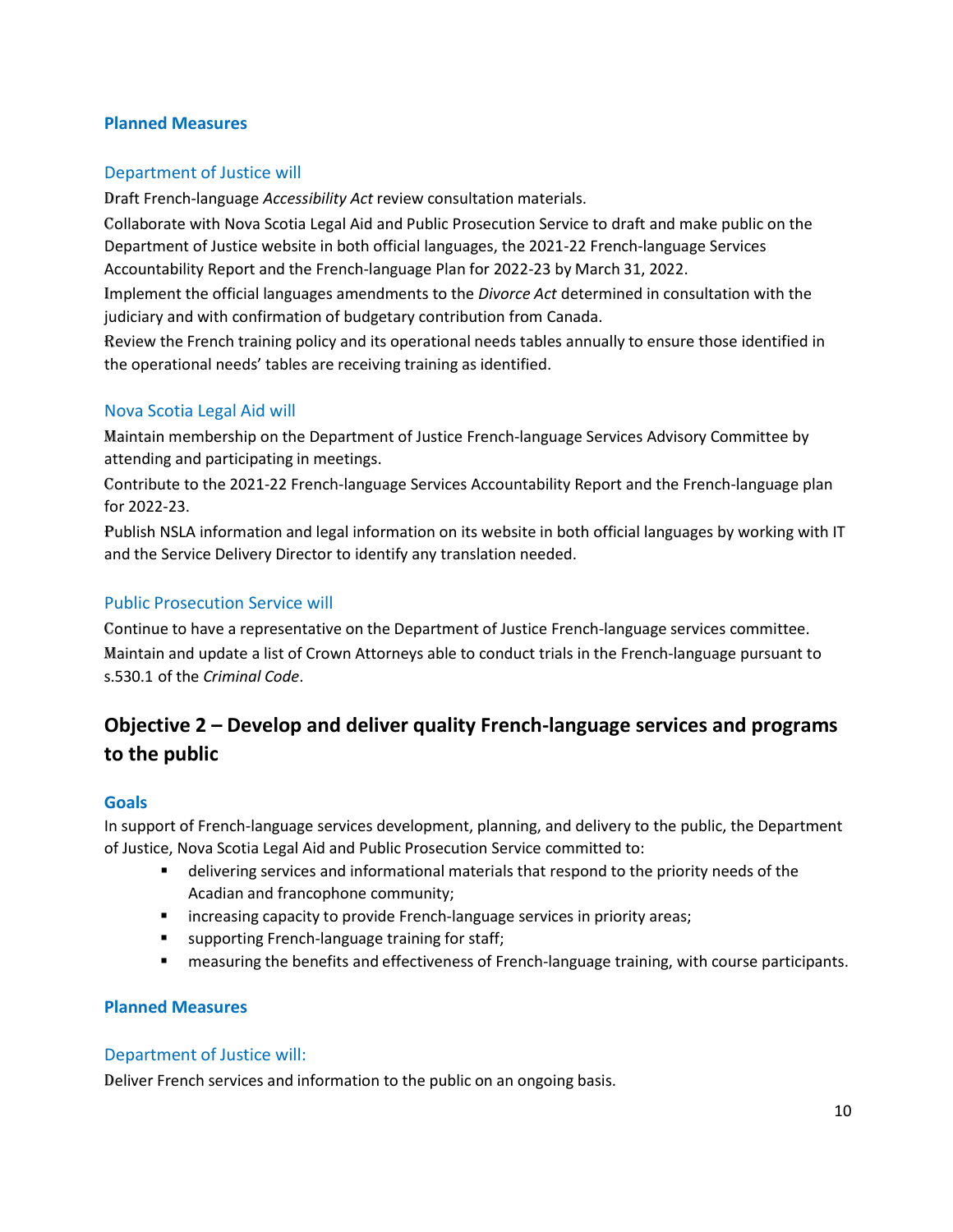provide quality legal advice to its clients, including Acadian Affairs and the Francophonie.

continue to increase capacity to respond to demands in French throughout Justice by identifying legal and support staff capable of providing French-language services to clients.

Ensure staff and lawyers continue to take advantage of relevant training opportunities.

Maintain the French CyberScan website.

continue to have French CyberScan brochures printed and available during community presentations and presentations to police agencies.

continue to make the brochure available in French by distributing French CyberScan information brochures to CSAP French schools, universities, sea cadets, women's centers, Victim Services, and Restorative Justice. Resume all CyberScan physical presentations when possible.

continue to administer the federal firearms program in compliance with bilingual requirements. The section will have a bilingual employee to provide service to clients in both English and French and all materials will be available in French and English.

Advertise in the job postings for all Public Safety sections and Accessibility Directorate "French will be an asset" or similar wording.

establish workflows for French-language Accessibility inquiries and service requests (navigation requests). translate foundational public documents and key press releases about Accessibility into French.

Promote and support French-learning opportunities to Accessibility team, Correctional Services members as they arise.

Deliver services and informational materials in correctional services that respond to the priority needs of the Acadian and francophone community.

Explore making Victim Services letters on the case management system available in French.

support French translation of the *Civil Procedure Rules* and planned for French translation of updates related to the new *Divorce Act*.

update French *Criminal Code* forms and publish on the Courts of Nova Scotia website.

provide funding for translation of French wills.

ensure to provide French services in criminal court in accordance with section 530 of the *Criminal Code*. Fill designated Court Services clerk positions as vacancies arise.

offer Department of Justice, Nova Scotia Legal Aid and Public Prosecution Service employees a variety of French training opportunities.

continue to support provincial judges' French training opportunities.

Negotiate a contract with the Centre canadien de français juridique to provide staff with French legal terminology training

Explore offering a bilingual court reporter intensive French training.

translate Jurors' Summons and supporting materials package into French, as required.

Respond to French translation/interpreter requests from Nova Scotia Restorative Justice Program agencies.

# Nova Scotia Legal Aid will:

Provide bilingual business cards to lawyers providing services in French.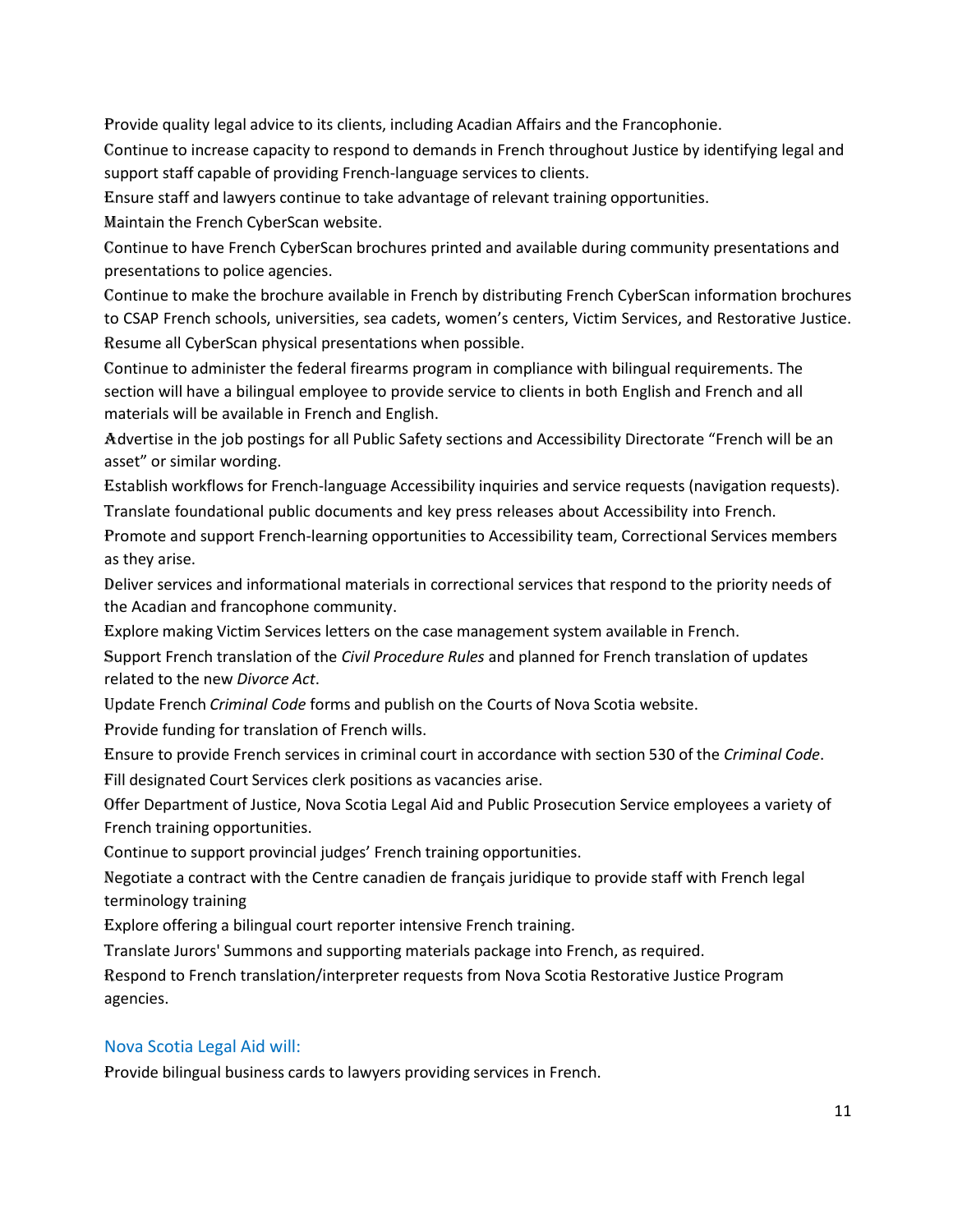advertise for all Nova Scotia Legal Aid internal and external job postings "French will be an asset" or similar wording.

Offer French-language training made available by the provincial government to NSLA employees by circulating educational opportunities to staff.

Provide French-speaking counsel to individuals that request a French-speaking lawyer by referring client to French-speaking counsel by inter-office referral or Certificate to private counsel.

## Public Prosecution Service will:

continue to provide Antidote software licences to bilingual Crown Attorneys.

promote the availability of French training available through the provincial government and elsewhere. provide French-language *Criminal Codes* to bilingual Crown Attorneys.

# **Objective 3: Maintain ongoing dialogue and consultation with the Acadian and francophone community**

#### **Goals**

To engage the Acadian and francophone community through communications and consultations in support to its development and growth, the Department of Justice, Nova Scotia Legal Aid and Public Prosecution Service committed to:

- supporting the community in its development, through consultation, collaboration, and partnerships;
- consulting and communicating with the community and gain input, feedback, and recommendations;
- ensuring Acadian and Francophone representation on Agencies, Boards and Commissions (ABCs) by advertising for positions on ABCs in both French and English.

## **Planned Measures**

## Department of Justice will:

continue with Agencies, Boards and Commissions recruitment in French.

meet with l'Association des juristes d'expression française de la Nouvelle-Écosse to discuss the needs of the francophone community.

provide a grant to l'Association des juristes d'expression française de la Nouvelle-Écosse in support of Law Day at the CSAP French schools.

Work with the vendor to identify potential creative Accessibility Awareness Campaign materials to be delivered in French.

Develop French-language recruitment materials for members to participate on the third Accessibility Standard Development Committee.

Conduct French-language *Accessibility Act* review focus groups.

Create French-language consultation materials for phase 2 of the Education Standard Development Committee Recommendations.